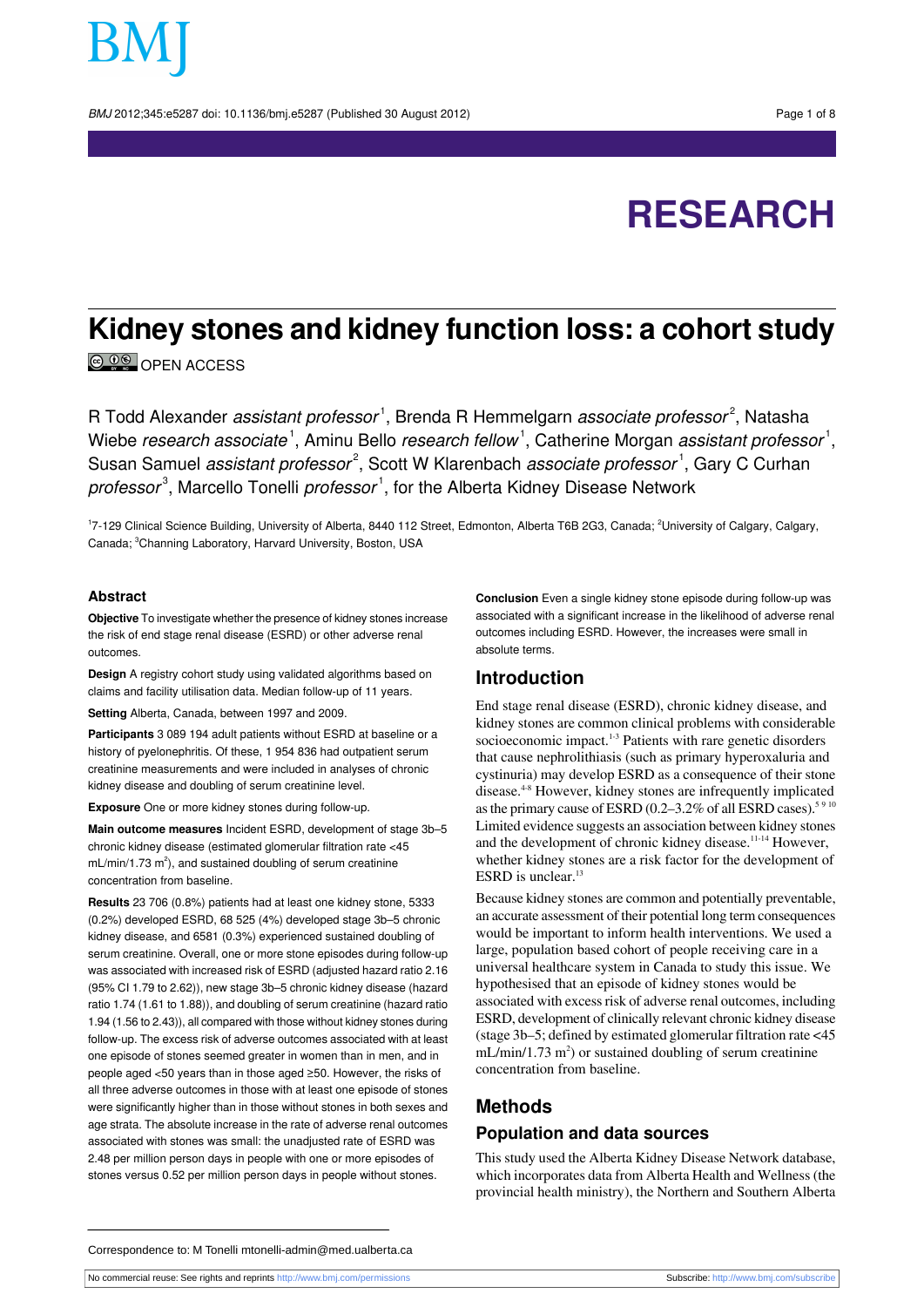Renal Programs, and the clinical laboratories in Alberta.<sup>15</sup> The database was used to assemble a cohort of adults aged ≥18 years who resided in Alberta, Canada, between April 1997 and March 2009. All people registered with Alberta Health and Wellness were eligible for inclusion. All Alberta residents are eligible for insurance coverage by Alberta Health and Wellness, and >99% participate in this coverage. We excluded patients with ESRD (defined as documented estimated glomerular filtration rate <15 mL/min/1.73 m<sup>2</sup>, chronic dialysis, or prior kidney transplant) at baseline. Because of the known relation between pyelonephritis and kidney stones (and the potential for pyelonephritis to cause kidney failure), we excluded patients with pyelonephritis before or during follow-up. To identify pyelonephritis we used the ICD-9 (international classification of diseases, ninth revision) codes 590, 590.10, 590.00, 590.80, 590.2, 590.9, 590.80, and 590.3 and ICD-10 codes N10, N11.0, N11.1, N11.8, N11.9, N12, N13.6, N15.1, N15.9, N16.0, N28.83, N28.84, and N28.85. We followed patients from April 1997, their 18th birthday, or registration with Alberta Health and Wellness (whichever was later) until March 2009.

#### **Presentation with kidney stone episodes**

We used physician claims, data on use of hospitalisation and ambulatory care, and ICD-9 codes (592, 594, 274.11) and ICD-10 codes (N20.0, N20.1, N20.2, N20.9, N21.0, N21.1, N21.8, N21.9, N22.0, N22.8) to identify presentations of kidney stones. The accuracy of these codes in defining a kidney stone episode has been validated.<sup>12</sup> One or more of these codes in any position for any inpatient or outpatient claim was taken to represent an episode of kidney stones. We assumed that an interval of a year or more between claims represented separate kidney stone episodes; claims occurring within a year of each other were classified as a result of a single stone episode.<sup>16 17</sup>

#### **Other covariates**

Demographic variables included age (categorised as 18–49, 50–69, and  $\geq$  70 years), sex, Aboriginal (registered First Nations or recognised Inuit), receipt of social assistance, and rural or urban residence. We used validated algorithms to define the Charlson comorbidities and hypertension $18$  at baseline using physician claims and data on use of hospitalisation and ambulatory care. The Charlson score was based on the Deyo classification<sup>19</sup> of the following comorbidities: cerebrovascular disease, peripheral vascular disease, congestive heart failure, cancer, chronic obstructive pulmonary disease, dementia, diabetes with and without complications, AIDS/HIV, metastatic solid tumour, myocardial infarction, mild liver disease, moderate or severe liver disease, paralysis, peptic ulcer disease, and rheumatic disease. We used physician claims and data on use of hospitalisation and ambulatory care to assess for a history of kidney stone at baseline (that is, at least three years before follow-up) using the ICD codes above.

#### **Clinical outcomes**

The primary outcome was ESRD, defined as receipt of a kidney transplant or initiation of chronic dialysis during follow-up, and ascertained by data linkage to the Northern and Southern Alberta Renal Programs. Using a subset of patients with data for serum creatinine concentration, we followed patients from their first available outpatient serum creatinine measurement (May 2002 or later) until March 2009. Patients with estimated glomerular filtration rate <45 mL/min/1.73 m<sup>2</sup> at baseline were excluded from these analyses. Kidney stones occurring on or before the index date were counted as a prior kidney stone, and only events

occurring after the first kidney stone episode were included in the analysis. Outcomes assessed in this subset of patients included new stage 3b–5 chronic kidney disease (estimated glomerular filtration rate <45 mL/min/1.73 m<sup>2</sup>) and sustained doubling of serum creatinine concentration (a surrogate measure for progressive kidney disease). Doubling of serum creatinine was considered to have occurred at the time when a serum creatinine value was found to be twice as high as the first measurement during the study provided that all subsequent values during follow-up remained at least twice as high as at baseline.<sup>20</sup> Glomerular filtration rate was estimated with the Chronic Kidney Disease Epidemiology Collaboration equation.<sup>21</sup>

#### **Statistical analyses**

We did analyses with Stata/MP 11.2 [\(www.stata.com](http://www.stata.com/)) and reported baseline descriptive statistics as counts and percentages or as medians and interquartile ranges, as appropriate. Absolute rates were calculated by totalling the number of events and dividing by the total follow-up time. These are presented as events per 1 000 000 person days.

Using each participant as the unit of analysis, we estimated the associations between first episode of kidney stone and outcomes by using multivariable Cox proportional hazards models adjusted for all variables presented in table 1[⇓](#page-4-0). For new stage 3b–5 chronic kidney disease and sustained doubling of serum creatinine outcomes, we additionally adjusted for baseline estimated glomerular filtration rate. Time of origin was arbitrary (April 1997 or later, as described above in "Population and data sources").

Kidney stone episodes were used to update exposure status during follow-up—meaning that a person experiencing a single stone episode during the course of follow-up would contribute person time to the "no stone" hazard before the stone episode (regardless of prior stone history) and person time to the "stone" hazard after the stone episode. We explored the associations between the outcomes and multiple episodes of stones in further analyses. Tests for trend were performed by assigning 0, 1, or 2 for none, one, or multiple stone episodes, respectively.

We censored follow-up when a participant died, moved out of the province, or reached the end of the study (31 March 2009). We determined that the proportional hazard assumption was satisfied by examining plots of the log-negative log of within-group survivorship probabilities versus log time. The threshold probability for statistical significance was set at 0.05. Age and sex were explored as potential modifiers of the association between kidney stones and clinical outcomes.

## **Results**

#### **Characteristics of study patients**

There were 3 089 194 eligible patients without ESRD (or estimated glomerular filtration rate <15 mL/min/1.73 m<sup>2</sup>) at baseline (fig 1[⇓\)](#page-7-0). Of these, 1 954 836 had outpatient serum creatinine measurements and were included in analyses of new stage 3b–5 chronic kidney disease and sustained doubling of serum creatinine level from baseline. The characteristics of the study patients with and without kidney stone episodes are shown in table [1⇓](#page-4-0). Patients with kidney stones were older and more likely to be men, to have had hypertension, and to have a history of kidney stones.

During the median follow-up period of 11 years (range 1 day to 12 years), 5333 (0.2%) registry patients developed ESRD, 200 790 (7%) died, and 229 556 (7%) moved outside Alberta. In the subset of patients with serum creatinine data, the median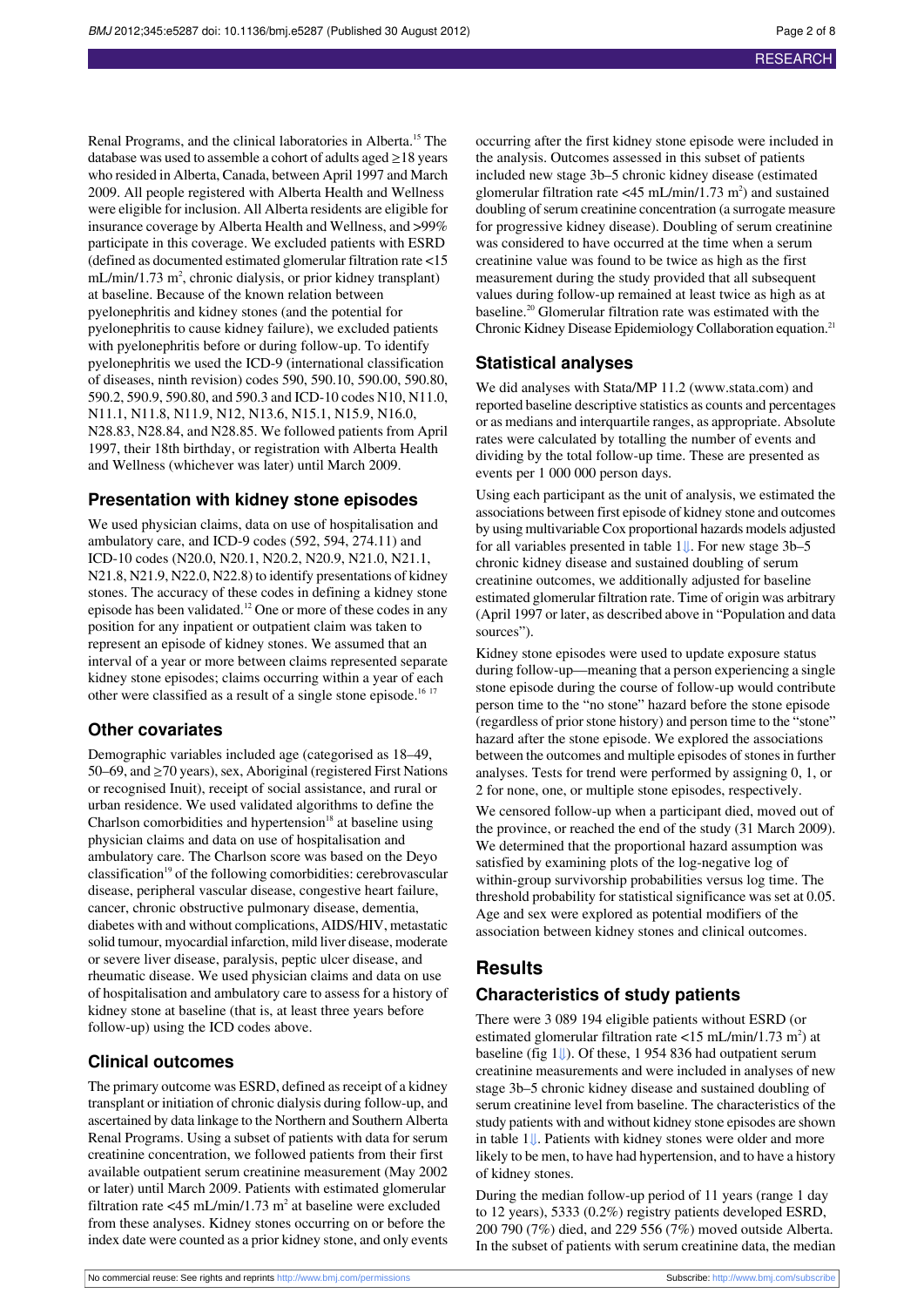follow-up period was four years (range 1 day to 7 years), and in this period 68 525 (4%) patients developed stage 3b–5 chronic kidney disease, 6581 (0.3%) experienced sustained doubling of serum creatinine from baseline, 79 787 (4%) died, and 74 843 (4%) moved outside Alberta.

#### **Relation between kidney stone episodes and ESRD, stage 3b–5 chronic kidney disease, or doubling of serum creatinine concentration**

The adjusted risk of incident ESRD, our primary outcome, was significantly higher in patients with one or more episodes of kidney stones (hazard ratio 2.16 (95% confidence interval 1.79 to 2.62), table 2[⇓,](#page-5-0) fig [2⇓](#page-7-1)). Results were similar in analyses that did not adjust for prior kidney stones (hazard ratio 2.11 (1.77 to 2.52)) and in analyses that excluded participants with prior kidney stones (hazard ratio 2.06 (1.67 to 2.55)). A significant association between one or more episodes of kidney stones was also observed for the adjusted risk of new stage 3b–5 chronic kidney disease (hazard ratio 1.74 (1.61 to 1.88)) and sustained doubling of serum creatinine concentration from baseline (1.94 (1.56 to 2.43)).

The absolute increase in the rate of adverse renal outcomes associated with stones was small: the unadjusted rate of ESRD was 2.48 per million person days in people with one or more episodes of stones, compared with 0.52 per million person days in people without stones. Corresponding unadjusted rates of new stage 3b–5 chronic kidney disease and sustained doubling of serum creatinine from baseline were 61.47 versus 25.53 and 7.69 versus 2.40 respectively.

The risk of adverse renal outcomes associated with kidney stones seemed to increase with the number of stone episodes, since the adjusted risk of ESRD and doubling of serum creatinine were both greater in patients with multiple episodes of stones as compared with those with a single episode or no stones (table  $2 \cup$ ).

## **Effect modification by age and sex**

In analyses that separately evaluated the effect modification of age and sex (table 3[⇓,](#page-6-0) fig 2[⇓\)](#page-7-1), the adjusted risk of ESRD associated with one or more episodes of stones (compared with those without stones) seemed greater for women than men (P value for interaction 0.003). Results were similar in the other two adverse renal outcomes, although this interaction was of borderline significance for new stage 3b–5 chronic kidney disease (P=0.06). The risk of incident ESRD associated with one or more stone episodes (versus no stones) was not significantly higher in people aged <50 years than in those aged  $\geq$ 50 (P=0.11), but the risk of the other two adverse renal outcomes was significantly greater in those aged <50 than in those who were older (both P≤0.01, table 3[⇓\)](#page-6-0). Although the magnitude of the association between stones and adverse outcomes was greater for women than for men and for those aged  $\leq 50$  years than for those aged  $\geq 50$ , the risk of all three outcomes in those with at least one episode of stones was significantly higher than in those without stones in both sexes and both age strata (table [3⇓\)](#page-6-0). The absolute increase in the rate of ESRD was small for all age and sex subgroups (fig 2[⇓\)](#page-7-1).

Results were similar in analyses that examined the risk of ESRD associated with kidney stones in strata defined by the intersection of age and sex (fig [2⇓](#page-7-1)). Specifically, the magnitude of the excess risk remained greater in female and younger participants, and the risk of all three adverse renal outcomes (data not shown) was significantly increased in the four mutually exclusive groups formed by the intersection of age and sex.

#### **Discussion**

Kidney stones are a common and potentially preventable cause of morbidity in the general population. Using a cohort of more than three million people treated in a universal healthcare system, we found that the risks of end stage renal disease (ESRD) and of two other clinically relevant adverse renal outcomes were all significantly higher in people with at least one symptomatic kidney stone episode.

The excess risk of all three adverse renal outcomes that was associated with stone episodes seemed to be greater in women than in men and greater among younger people than in those aged ≥50 years. The observed association between stones and risk was independent of potential confounders (shown in table [1⇓](#page-4-0)) and seemed to be magnified in people with more than one episode of stones compared with those with a single episode. These findings suggest that kidney stones are an important potential contributor to the risk of ESRD and that patients with prior kidney stones should be considered at increased risk for adverse renal outcomes—especially younger women or those with multiple symptomatic episodes.

#### **Comparison with other studies**

Consistent with our data, a recent prospective cohort study of about 1.5 million people in the United Kingdom found that kidney stones were a significant risk for ESRD in women but not men.<sup>14</sup> The basis for this finding is unclear, but we speculate that, although men are more likely to develop stones, they are protected from obstructive complications due to differing anatomy. The lack of a significant association between stones and ESRD in men in the UK study<sup>14</sup> may have been due to the smaller sample size and shorter period of follow-up. In our study, the risk of adverse renal outcomes associated with a kidney stone episode was more pronounced in younger participants—perhaps because of the competing risk of death (or the increased frequency of other risk factors for progressive kidney function loss) in those who were older.

Consistent with our findings, Stankus et al found that a self reported history of kidney stones was associated with a twofold increased risk of ESRD among African-American patients.<sup>11</sup> Another study examining the impact of kidney stones on renal outcomes found that kidney stones were associated with the development of chronic kidney disease, $12$  but it failed to establish an association between kidney stones and ESRD—perhaps because of its smaller sample size.

#### **Potential mechanisms for the findings**

What mechanisms link kidney stones to adverse renal outcomes? People with rare monogenetic disorders that cause kidney stones (such as primary hyperoxaluria and cystinuria) are at increased risk for ESRD, apparently because of the renal damage caused by stone formation.<sup>5-7 9</sup> In the absence of such unusual conditions, and given the heterogeneous nature of kidney stones and their formation, the link between stones and adverse renal outcomes is likely multifactorial.<sup>22</sup> The association between calcium kidney stones and progressive loss of kidney function may be the direct result of progressive calcification within the renal interstitium, and specifically at the tubular basement membrane and around the ducts of Bellini.<sup>22</sup><sup>23</sup> Extension of such calcification into the tubular lumen might cause more renal damage, with potential for progressive scarring, chronic kidney disease, and ultimately ESRD. Alternatively, crystallisation within the tubular lumen itself may cause damage to the tubular epithelium, and/or obstruction leading to progressive scarring.<sup>13 22 23</sup> It is also possible that repeated episodes of urinary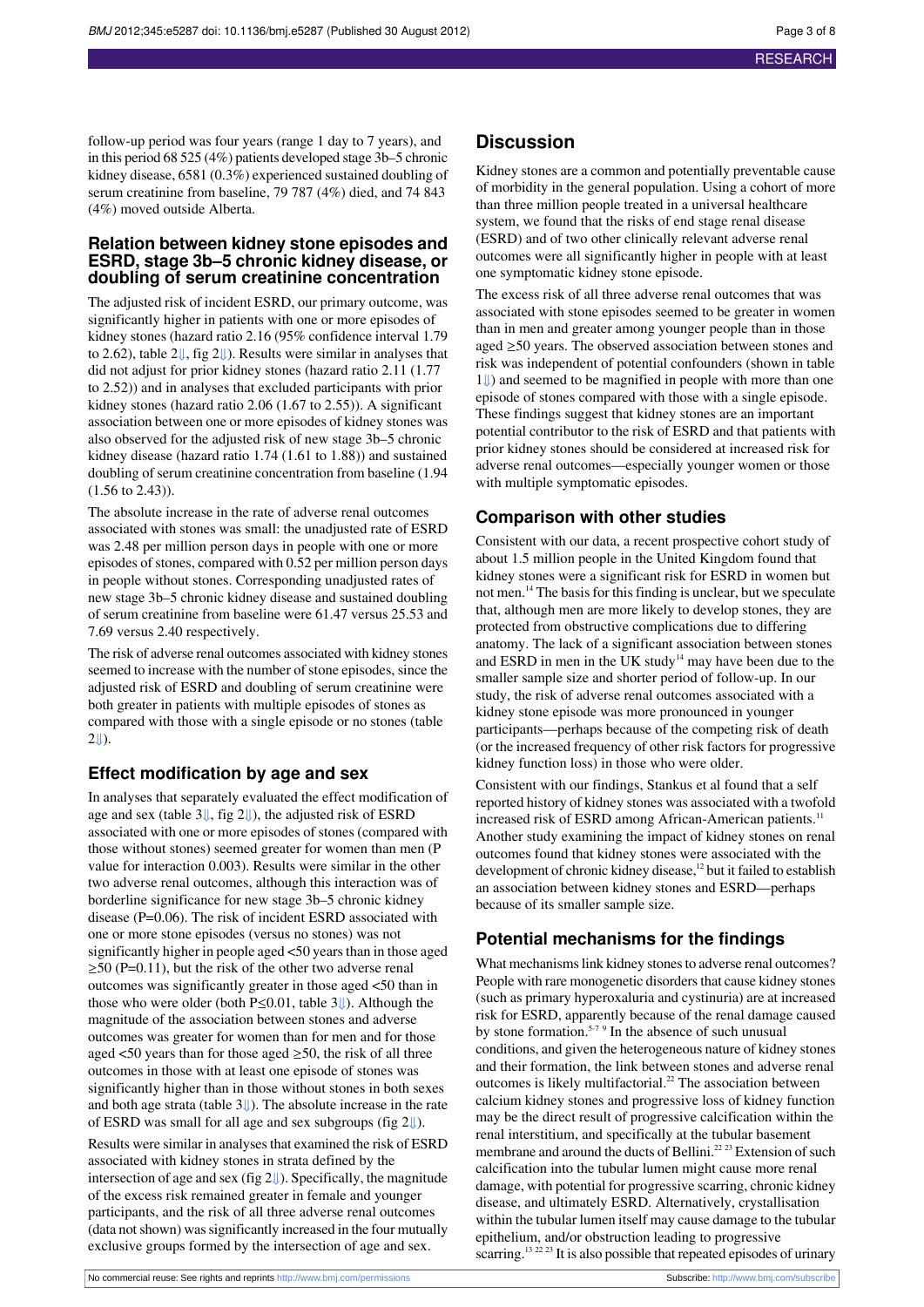tract obstruction associated with stones could contribute to progressive loss of renal function. Finally, it is possible that surgical or percutaneous treatment of stones (rather than the stones themselves) accounts for the excess risk of kidney function loss. However, since our data do not permit us to address the mechanism linking kidney stones to adverse renal outcomes, these speculations require confirmation in future mechanistic studies.

#### **Limitations**

Our study is limited by the fact that people with kidney stones were identified by their presentation to health services, meaning that our findings do not apply to those who did not seek medical care for a stone episode. Consequently we cannot comment on the association between asymptomatic kidney stones and adverse renal outcomes. Similarly, although we attempted to capture discrete episodes of kidney stones, the algorithm we used requires some assumptions, and some patients were therefore probably misclassified with respect to their number of presentations. Since we prospectively used claims and hospitalisation data to assess the incidence of kidney stones (rather than a history obtained at the time of dialysis initiation), ascertainment bias due to more complete assessment of stones among patients with ESRD is unlikely to have influenced our findings. We were not able to determine the composition of the kidney stones and thus cannot assess the specific risk associated with different stone types. Although we adjusted for numerous characteristics that differ by whether a participant had a kidney stone episode (such as age, prior kidney stone, and other comorbidity), the possibility for residual confounding remains. Patients with stones may be more likely to have serum creatinine concentration measured—and, therefore, we might be more likely to detect a sustained doubling of serum creatinine or new chronic kidney disease in this group. However, given that ESRD is unlikely to remain undetected for long, the primary outcome is unlikely to have been biased in this way. Finally, since the dataset we used did not include genetic information, we cannot assess how many of the patients in our study had a monogenic disorder predisposing to stones. However, given the number of ESRD events in our study, it seems unlikely that our findings are driven by such rare conditions.

#### **Conclusions**

In conclusion, we found a graded association between episodes of kidney stones and the risk of adverse renal outcomes, including ESRD. Further research should be aimed at determining the mechanisms explaining this association and assessing the optimal way to prevent kidney stonesin the general population, especially young women.

Contributors: RTA conceived the study. RTA, NW, AB, and MT designed the analysis plan. NW performed the statistical analyses. RTA, NW, and MT wrote the first draft of the study. All authors contributed to the design, interpretation of results, and critical revision of the article for intellectually important content.

Funding: This work was supported by a team grant to the Interdisciplinary Chronic Disease Collaboration from the Alberta Heritage Foundation for Medical Research (AHFMR), the Kidney Foundation of Canada, and by the University Hospital Foundation. RTA is supported by a Clinician-Scientist award from the Canadian Institute of Health Research, a KRESCENT New Investigator award, and an Alberta Innovates Health Solutions Clinical Investigator Award. SS is supported by a KRESCENT New Investigator award and a Canadian Child Health Clinician Scientist Program Career Development award. GCC is supported by grant DK070756 from the National Institutes of Health. MT is supported by an AHFMR Population Health Scholar award and a Government of Canada Research Chair in the optimal care of people with chronic kidney disease.

Competing interests: All authors have completed the ICMJE uniform disclosure form at ww.icmje.org/coi\_disclosure.pdf (available on request from the corresponding author) and declare: no financial relationships with any organisations that might have an interest in the submitted work in the previous three years; and no other relationships or activities that could appear to have influenced the submitted work.

Ethical approval: Our protocol was approved by the University of Alberta Health Research Ethics Board and the University of Calgary Conjoint Health Research Ethics Board.

Data sharing: No additional data available.

- 1 Boddana P, Caskey F, Casula A, Ansell D. UK Renal Registry 11th annual report (December 2008). Chapter 14: UK Renal Registry and international comparisons. Nephron Clin Pract 2009;111(suppl 1):c269-76.
- 2 USRDS United States Renal Data System. Incidence and prevalence of ESRD. Am J Kidney Dis 1997;30:S40-53.
- 3 Stamatelou KK, Francis ME, Jones CA, Nyberg LM, Curhan GC. Time trends in reported prevalence of kidney stones in the United States: 1976-1994. Kidney Int 2003;63:1817-23.
- 4 Assimos DG, Leslie SW, Ng C, Streem SB, Hart LJ. The impact of cystinuria on renal function. J Urol 2002;168:27-30.
- 5 Jungers P, Joly D, Barbey F, Choukroun G, Daudon M. ESRD caused by nephrolithiasis: prevalence, mechanisms, and prevention. Am J Kidney Dis 2004;44:799-805.
- 6 Lieske JC, Monico CG, Holmes WS, Bergstralh EJ, Slezak JM, Rohlinger AL, et al. International registry for primary hyperoxaluria. Am J Nephrol 2005;25:290-6. 7 Edvardsson V, Palsson R, Olafsson I, Hjaltadottir G, Laxdal T. Clinical features and
- genotype of adenine phosphoribosyltransferase deficiency in Iceland. Am J Kidney Dis 2001;38:473-80.
- 8 Ludwig M, Utsch B, Monnens LA. Recent advances in understanding the clinical and genetic heterogeneity of Dent's disease. Nephrol Dial Transplant 2006;21:2708-17.
- 9 Tosetto E, Ghiggeri GM, Emma F, Barbano G, Carrea A, Vezzoli G, et al. Phenotypic and genetic heterogeneity in Dent's disease—the results of an Italian collaborative study Nephrol Dial Transplant 2006;21:2452-63.
- 10 Collins AJ, Foley RN, Herzog C, Chavers BM, Gilbertson D, Ishani A, et al. Excerpts from the US Renal Data System 2009 annual data report. Am J Kidney Dis 2010;55:S1-420, A6-7.
- 11 Stankus N, Hammes M, Gillen D, Worcester E. African American ESRD patients have a high pre-dialysis prevalence of kidney stones compared to NHANES III. Urol Res 2007;35:83-7.
- 12 Rule AD, Bergstralh EJ, Melton LJ 3rd, Li X, Weaver AL, Lieske JC. Kidney stones and the risk for chronic kidney disease. Clin J Am Soc Nephrol 2009;4:804-11.
- 13 Rule AD, Krambeck AE, Lieske JC. Chronic kidney disease in kidney stone for J Am Soc Nephrol 2011;6:2069-75.
- 14 Hippisley-Cox J, Coupland C. Predicting the risk of chronic kidney disease in men and women in England and Wales: prospective derivation and external validation of the QKidney scores. BMC Fam Pract 2010;11:49.
- 15 Hemmelgarn BR, Clement F, Manns BJ, Klarenbach S, James MT, Ravani P, et al.
- Overview of the Alberta Kidney Disease Network. BMC Nephrol 2009;10:30. 16 Sutherland JW, Parks JH, Coe FL. Recurrence after a single renal stone in a community practice. Miner Electrolyte Metab 1985;11:267-9.
- 17 Trinchieri A, Ostini F, Nespoli R, Rovera F, Montanari E, Zanetti G. A prospective study of recurrence rate and risk factors for recurrence after a first renal stone. J Urol 1999;162:27-30.
- 18 Quan H, Khan N, Hemmelgarn BR, Tu K, Chen G, Campbell N, et al. Validation of a case definition to define hypertension using administrative data. Hypertension 2009;54:1423-8.
- 19 Quan H, Sundararajan V, Halfon P, Fong A, Burnand B, Luthi JC, et al. Coding algorithms for defining comorbidities in ICD-9-CM and ICD-10 administrative data. Med Care 2005;43:1130-9.
- 20 James MT, Hemmelgarn BR, Wiebe N, Pannu N, Manns BJ, Klarenbach SW, et al. Glomerular filtration rate, proteinuria, and the incidence and consequences of acute kidney injury: a cohort study. Lancet 2010;376:2096-103.
- 21 Levin A, Hemmelgarn B, Culleton B, Tobe S, McFarlane P, Ruzicka M, et al. Guidelines for the management of chronic kidney disease. CMAJ 2008;179:1154-62.
- 22 Coe FL, Evan AP, Worcester EM, Lingeman JE. Three pathways for human kidney stone formation. Urol Res 2010;38:147-60.
- 23 Evan AP. Physiopathology and etiology of stone formation in the kidney and the urinary tract. Pediatr Nephrol 2010;25:831-41.

**Accepted:** 25 July 2012

#### Cite this as: BMJ 2012;345:e5287

This is an open-access article distributed under the terms of the Creative Commons Attribution Non-commercial License, which permits use, distribution, and reproduction in any medium, provided the original work is properly cited, the use is non commercial and is otherwise in compliance with the license. See: [http://creativecommons.org/licenses/by](http://creativecommons.org/licenses/by-nc/2.0/)[nc/2.0/](http://creativecommons.org/licenses/by-nc/2.0/) and <http://creativecommons.org/licenses/by-nc/2.0/legalcode>.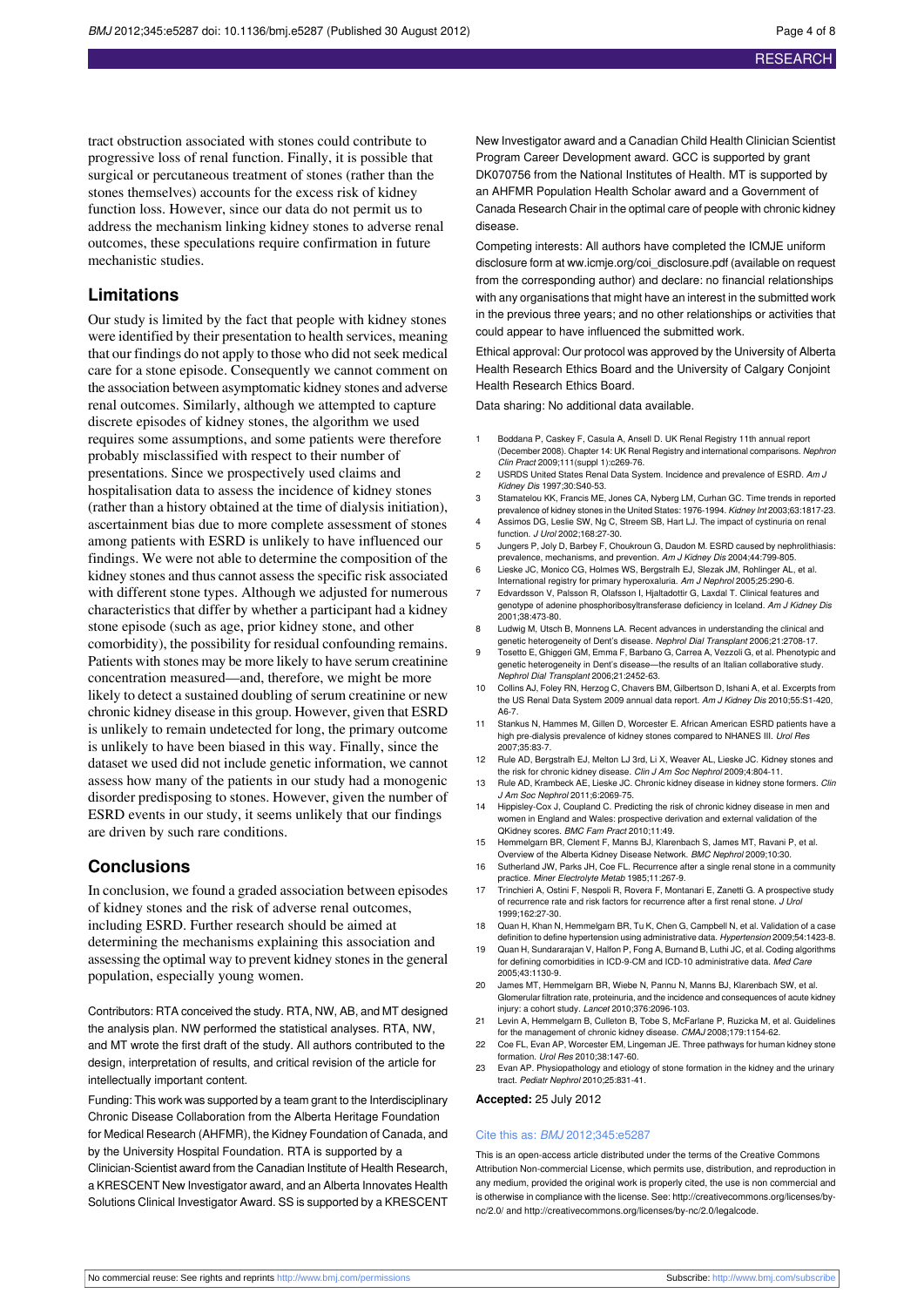#### **What is already known on this topic**

The association between kidney stones and the risk of subsequent kidney failure is uncertain

#### **What this study adds**

This population based study found that one or more episodes of kidney stones during follow-up increases the risk of developing kidney failure over a median period of 11 years

## <span id="page-4-0"></span>**Tables**

Table 1| Demographic and clinical characteristics of study patients with and without kidney stone episodes. Values are numbers (percentages) **of patients unless stated otherwise**

|                                 | Registry dataset* |                  | Laboratory datasett |                 |
|---------------------------------|-------------------|------------------|---------------------|-----------------|
|                                 | Stone(s)          | No stone         | Stone(s)            | No stone        |
| <b>Characteristic</b>           | $(n=23 706)$      | $(n=3 065 488)$  | $(n=11 609)$        | $(n=1 943 227)$ |
| Median (IQR) age (years)        | 46 (35.1-60.1)    | 35.4 (23.2-48.6) | 51.6 (41.2-63.2)    | 45.9 (34-57.6)  |
| Male                            | 15 686 (66.2)     | 537 388 (50.2)   | 7517 (64.8)         | 869 635 (44.8)  |
| Aboriginal                      | 450 (1.9)         | 84 244 (2.7)     | 222(1.9)            | 47 562 (2.4)    |
| Receiving social assistance     | 819(3.5)          | 81 852 (2.7)     | 440 (3.8)           | 58 305 (3)      |
| Rural residence                 | 3357 (14.3)       | 389 597 (12.8)   | 1788 (15.4)         | 249 150 (12.8)  |
| Comorbidities:                  |                   |                  |                     |                 |
| Median (IQR) Charlson<br>score‡ | $0(0-1)$          | $0(0-0)$         | $0(0-1)$            | $0(0-1)$        |
| Hypertension                    | 3766 (15.9)       | 252 467 (8.2)    | 3573 (30.8)         | 394 661 (20.3)  |
| Prior nephrolithiasis§          | 4056 (17.1)       | 4150(.1)         | 5796 (49.9)         | 11 216 (0.6)    |

IQR=interquartile range. CKD chronic kidney disease

\*Full set of 3 089 194 eligible patients without end stage renal disease at baseline.

†Subset of 1 954 836 patients with serum creatinine measurements available.

‡Charlson score includes AIDS/HIV, metastatic cancer, non-metastatic cancer, cerebral vascular disease, chronic obstructive pulmonary disease, dementia, diabetes, heart failure, mild liver disease, moderate/severe liver disease, myocardial infarction, paraplegia, peptic ulcer, peripheral vascular disease, and rheumatological disease.

§Nephrolithiasis occurring within 3 years or 8 years before follow-up period in the registry and laboratory dataset respectively.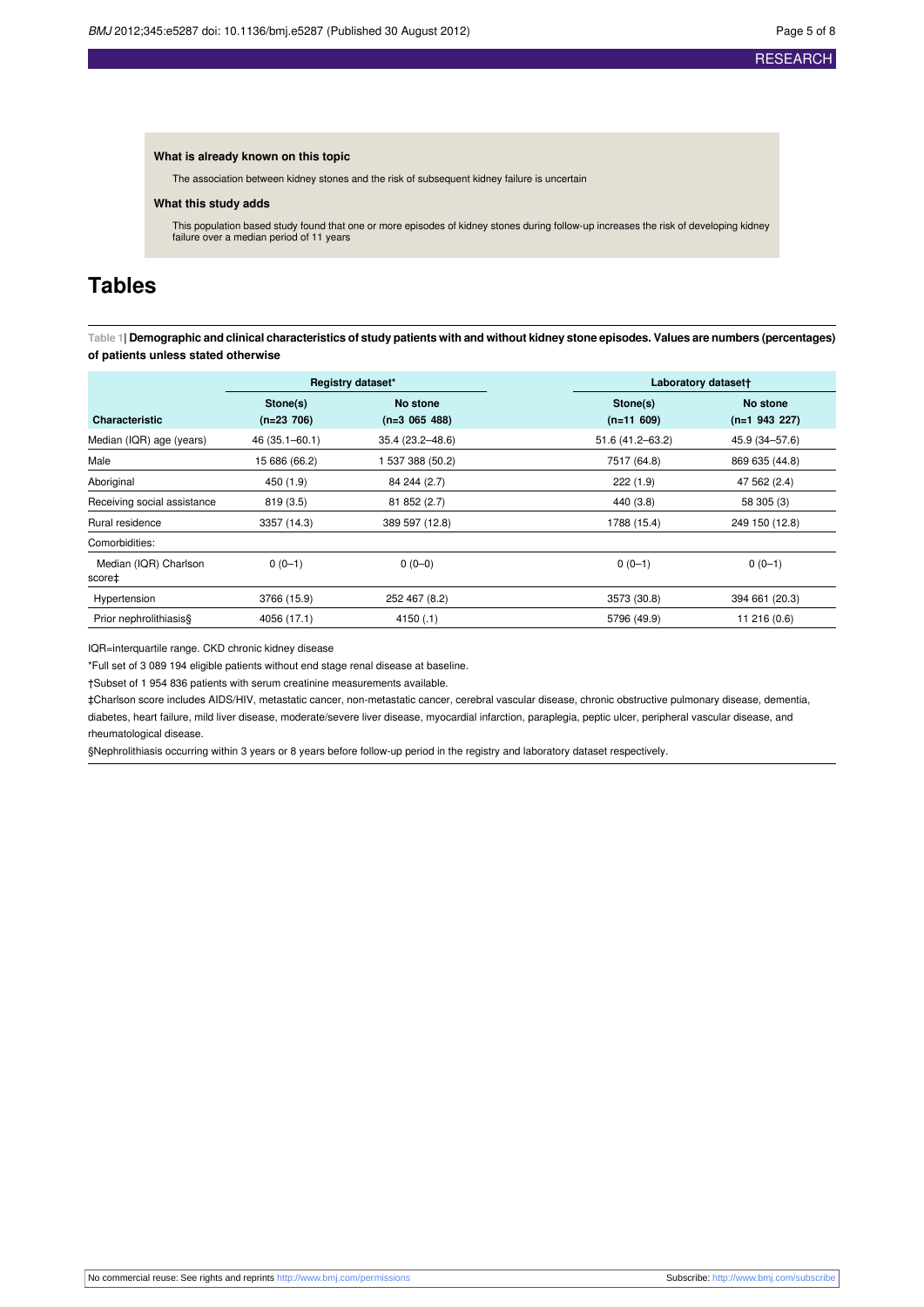<span id="page-5-0"></span>Table 2| Presence of kidney stones\* and risk of adverse renal outcomes (end stage renal disease, chronic kidney disease (stage 3b-5), and doubling of serum creatinine concentration). Values are multivariable adjusted hazard ratios+ (95% confidence intervals) unless stated **otherwise**

|                                                                 | End stage renal disease | <b>Chronic kidney disease</b> | Doubled serum creatinine |
|-----------------------------------------------------------------|-------------------------|-------------------------------|--------------------------|
| No of events/No of patients (%)                                 | 5306/3 068 816 (0.2)    | 68 453/1 952 198 (3.5)        | 6574/1 952 198 (0.3)     |
| First kidney stone episode during follow-up<br>(v no stone)     | 2.16 (1.79 to 2.62)     | 1.74 (1.61 to 1.88)           | 1.94 (1.56 to 2.43)      |
| No stones                                                       | 1.00                    | 1.00                          | 1.00                     |
| Single kidney stone episode during follow-up<br>(v no stone)    | 2.11 (1.69 to 2.63)     | 1.73 (1.58 to 1.88)           | 1.84 (1.43 to 2.36)      |
| $\geq$ 2 kidney stone episodes during follow-up<br>(v no stone) | 2.31 (1.66 to 3.21)     | 1.63 (1.37 to 1.95)           | 2.22 (1.49 to 3.33)      |
| P value for trend (No of stone episodes)                        | < 0.001                 | < 0.001                       | < 0.001                  |

\*Kidney stones were treated as a time-varying exposure: all participants were classified as "unexposed" at the start of follow-up, but, once a kidney stone occurred, participants were classified as "exposed" for the remainder of the study.

†Results were adjusted for age (18–49.9, 50–69.9, ≥70 years), sex, Aboriginal, receipt of social assistance, rural residence, comorbidities (Charlson score and hypertension), and prior nephrolithiasis. New stage 3b–5 chronic kidney disease and doubling of serum creatinine were evaluated in a subset of 1 954 836 patients and also adjusted for baseline estimated glomerular filtration rate. The referent group for all analyses was those who had no stone during follow-up.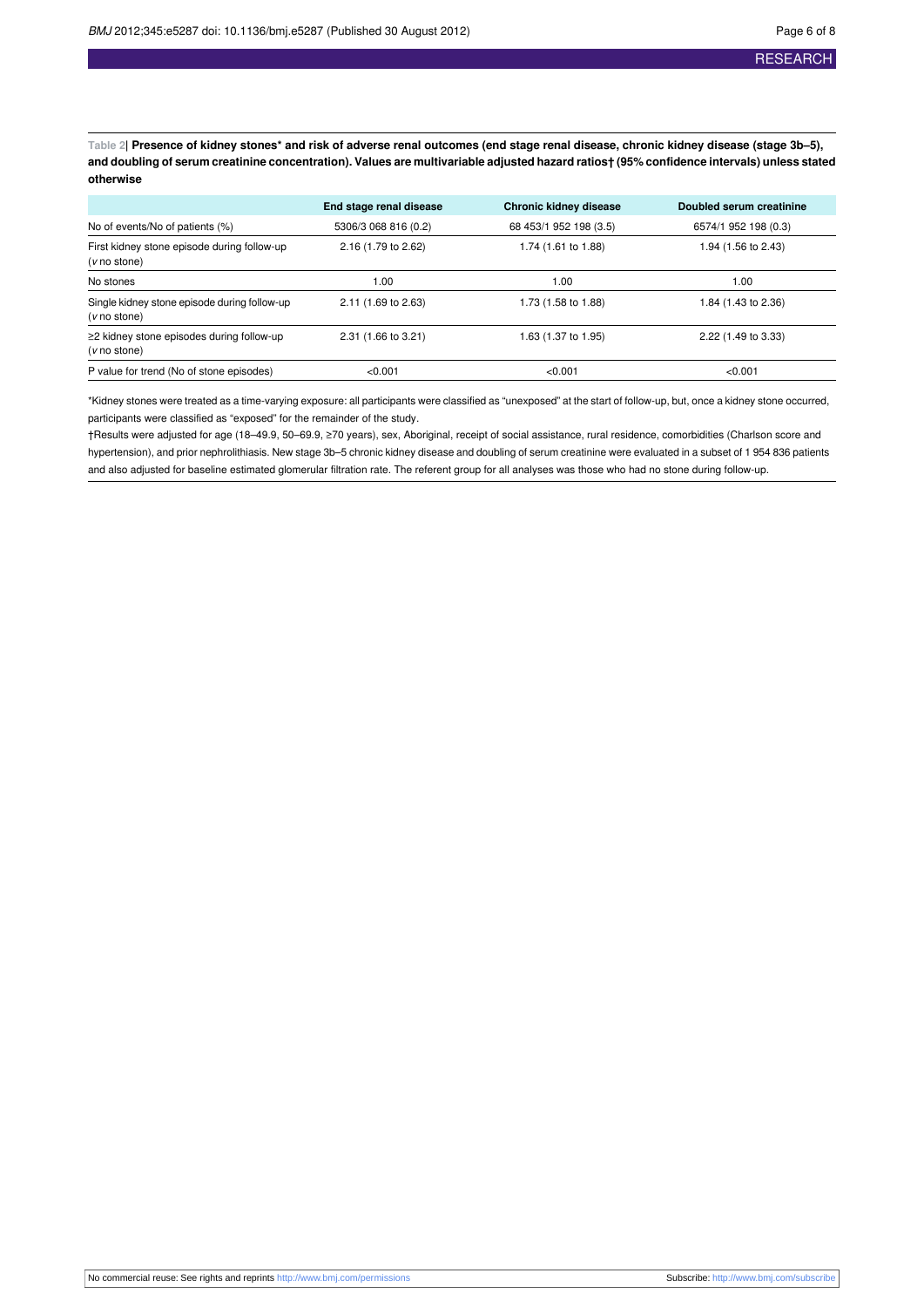<span id="page-6-0"></span>Table 3| Presence of kidney stones\* and risk of adverse renal outcomes (end stage renal disease, chronic kidney disease (stage 3b-5), and doubling of serum creatinine concentration) with one-way stratification on age and sex. Values are multivariable adjusted hazard **ratios† (95% confidence intervals) unless stated otherwise**

|                                                             | End stage renal disease                    | <b>Chronic kidney disease</b> | Doubled serum creatinine |
|-------------------------------------------------------------|--------------------------------------------|-------------------------------|--------------------------|
| Age                                                         |                                            |                               |                          |
| $\geq$ 50 years:                                            |                                            |                               |                          |
| No of events/No of patients (%)                             | 3554/722 035 (0.5)                         | 64 471/794 709 (8.1)          | 5443/795 087 (0.7)       |
| First kidney stone episode during follow-up (v<br>no stone) | 2.01 (1.61 to 2.49)                        | 1.63 (1.50 to 1.77)           |                          |
| <50 years:                                                  |                                            |                               |                          |
| No of events/No of patients (%)                             | 1762/2 370 325 (0.07)                      | 3982/1 169 088 (0.3)          | 1131/1 169 121 (0.1)     |
| First kidney stone episode during follow-up (v<br>no stone) | 2.81 (1.96 to 4.03)<br>3.65 (2.92 to 4.55) |                               | 3.38 (2.14 to 5.34)      |
| P value for interaction of age and kidney stones            | 0.11                                       | < 0.001                       | 0.01                     |
| Sex                                                         |                                            |                               |                          |
| Male:                                                       |                                            |                               |                          |
| No of events/No of patients (%)                             | 3270/1 558 442 (0.2)                       | 29 325/883 472 (3.6)          | 3275/883 756 (0.4)       |
| First kidney stone episode during follow-up (v<br>no stone) | 1.87 (1.49 to 2.34)                        | 1.67 (1.52 to 1.83)           | 1.70 (1.30 to 2.21)      |
| Female:                                                     |                                            |                               |                          |
| No of events/No of patients (%)                             | 2036/1 533 918 (0.1)                       | 39 128/1 080 128 (3.6)        | 3299/1 080 452 (0.3)     |
| First kidney stone episode during follow-up (v<br>no stone) | 3.36 (2.42 to 4.66)                        | 1.94 (1.69 to 2.24)           | 2.65 (1.87 to 3.77)      |
| P value for interaction of sex and kidney stones            | 0.003                                      | 0.06                          | 0.03                     |

\*Kidney stones were treated as a time-varying exposure: all participants were classified as "unexposed" at the start of follow-up, but, once a kidney stone occurred, participants were classified as "exposed" for the remainder of the study.

†Results were adjusted for age (18–49.9, 50–69.9, ≥70 years), sex, Aboriginal, receipt of social assistance, rural residence, comorbidities (Charlson score and hypertension), and prior nephrolithiasis. New stage 3b–5 chronic kidney disease and doubling of serum creatinine were evaluated in a subset of 1 954 836 patients and also adjusted for baseline estimated glomerular filtration rate. The referent group for all analyses was those who had no stone during follow-up.